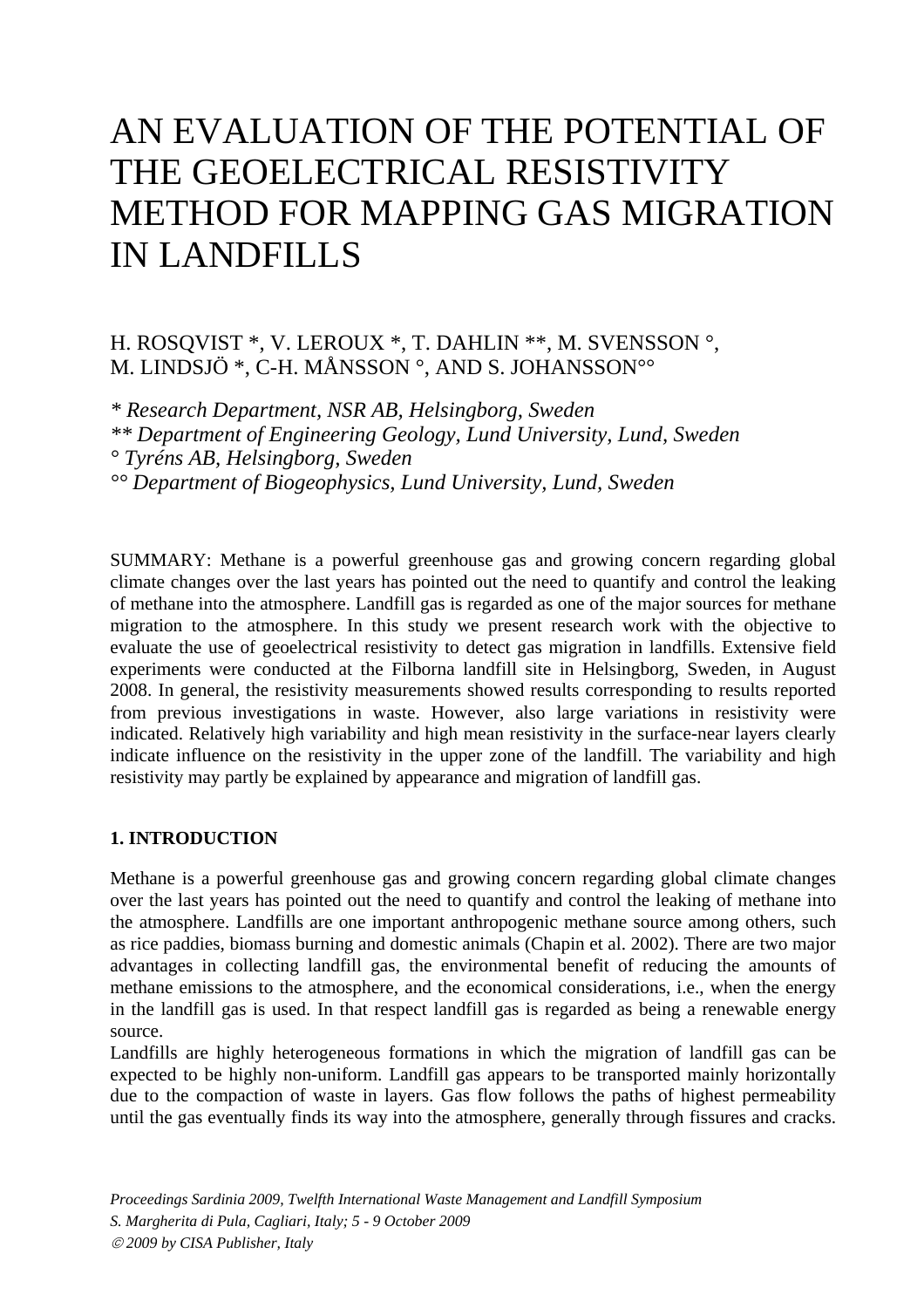The rate of emission depends on several factors like the soil moisture content and the atmospheric pressure (O'Leary and Walsh, 2002). To recover the energy potential and to mitigate the environmental impact from methane, effective techniques for landfill gas collection are crucial. The location of wells for landfill gas collection is important, and there is therefore a need for development of techniques to detect and locate the presence and migration of gas in landfills.

It has been pointed out that the electrical resistivity technique is suitable for monitoring of water fluxes in landfills since it links with moisture content and ionic content in the water (e.g., Guérin et al., 2004). In recent years resistivity has been used at landfills for various applications like mapping landfill cover (e.g. Leroux et al., 2007), detecting and mapping pollution plumes (e.g. Rosqvist et al. 2003), and for studies of moisture migration processes during leachate recirculation at bioreactor landfills (e.g. Marcoux, et al., 2007, Rosqvist et al, 2005, and Rosqvist et al, 2007). In those experiments growing resistive anomalies were observed at the same time as the moisture spread. Moisture movement explained low resistivity zones, whereas the presence and accumulation of gas was one plausible explanation for the irregular high resistivity zones. In the experiments it was concluded that resistivity could be used for detecting and localizing landfill gas.

As a consequence of the expected sequential nature of the release of landfill gas to the atmosphere, it is expected that the zones with landfill gas migration will signal themselves by large variations in resistivity. It is, however, also expected that the variations in resistivity will be related to soil temperature and moisture resulting in a complex situation for data analysis.

In this study we present research work with the objective to evaluate the use of geoelectrical resistivity to detect zones in municipal solid waste landfills where gas migration occurs.

## **2. MATERIALS AND METHODS**

#### **2.1 Resistivity measurements**

Geoelectrical imaging techniques are envisaged to have several applications in connection with monitoring of landfill sites including groundwater investigations around landfills, for example, mapping for identification and delineation of contaminants, quality control of soil stabilisation/contaminant immobilisation, and long-term monitoring. Leakage from municipal and mining waste deposits is generally associated with high ion concentrations and hence very low resistivities. This makes geoelectrical-imaging techniques particularly interesting for leachate migration inside and around landfills.

Resistivity is a geoelectrical imaging method that is based on the measurement of the potential distribution arising when electric current is transmitted to the underground via electrodes. In our experiments resistivity monitoring was carried out along nine parallel lines with the ABEM Lund Imaging System multi-electrode system (Dahlin and Zhou, 2004). The system is computer controlled and consists of a resistivity instrument, a relay-switching unit, four electrode cables, connectors and steel electrodes. The resistivity measurements were monitored using a remote controlled system and designed for 3D-measurements and 3Dinterpretation. All data for each complete set of measurements were inverted using Res3Dinv, and a true 3D-model was computed for each measurement.

#### **2.2 Laser systems measurements**

A hand-held Siemens AG, CT PS 8 laser system, developed for field-based remote detection of emission of natural gas, was used for methane detection at the landfill surface (see also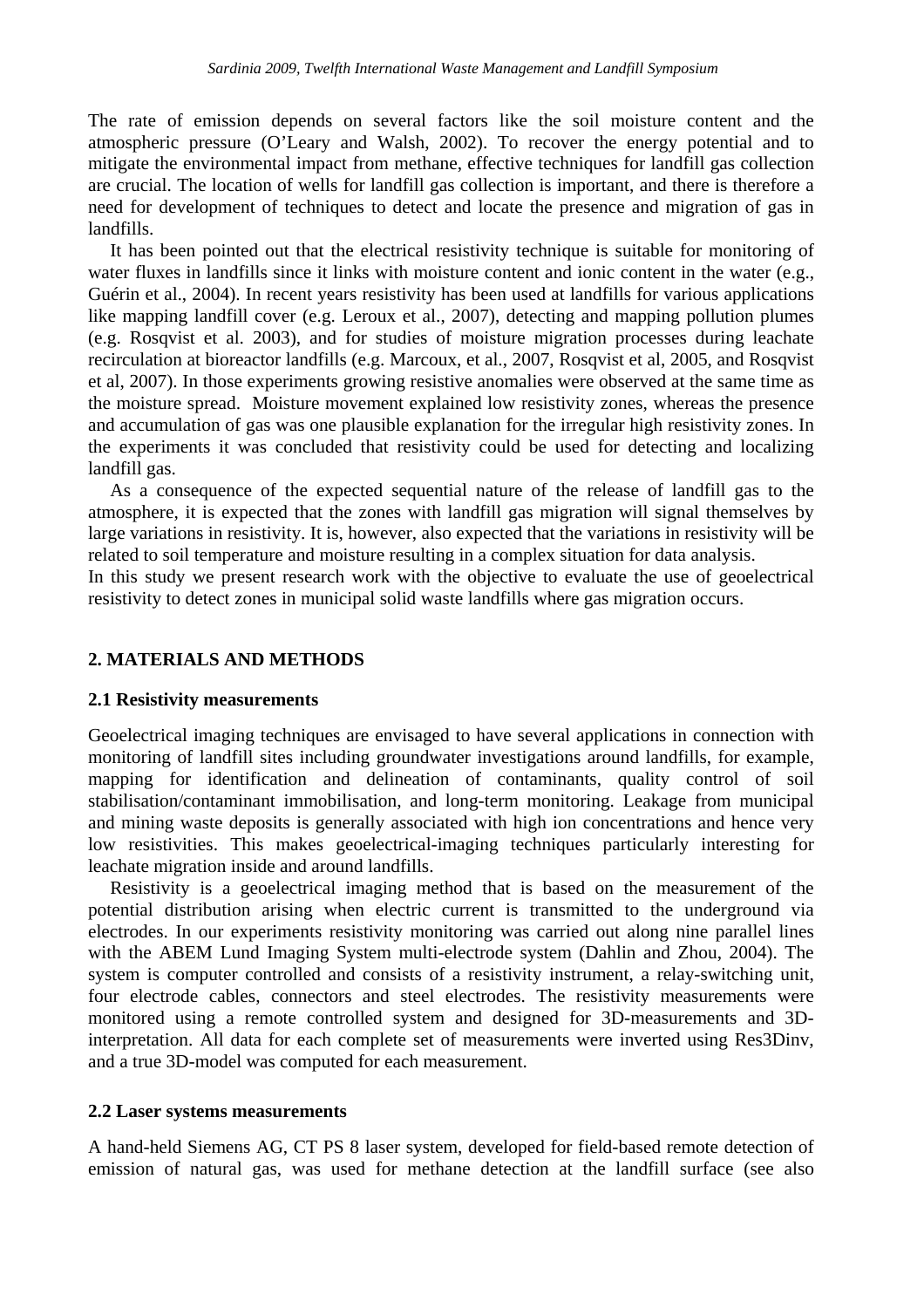Ljungberg et al., 2009). The laser system operates with an infrared laser and is a backscatter system. The laser beam is transmitted and records the concentration of methane gas along a beam length, where the laser beam is reflected from a background surface, and the laser gives a mean concentration along the relevant measurement distance from the laser to the backscatter surface. The laser system is designed with a laser for detecting natural gas, i.e. gas with a methane content of 96-98 per cent as opposed to a methane content of 40-60 per cent for landfill gas. The lower methane content of landfill gas makes it less detectable compared with natural gas.

## **2.3 The field site**

The field measurements were performed at the Filborna landfill site, managed by NSR AB in Helsingborg, Sweden. The measurements were conducted for 5 days in August 2008, using a remote controlled system. Nine parallel resistivity lines were used, separated by 2 meter and with an electrode separation of 0,5 meter, resulting in a 16 by 20 meter experimental site. In Figure 1 and 2, the experimental site is shown. The red and yellow plastic tape in Figure 1 shows the position of the lines where the resistivity was measured.

The experimental site was located in a sloping hill (Figure 1). As shown in Figure 2, an intermittent soil cover of an irregular thickness around  $0 - 0.5$  meter covered the waste layer. MSW and industrial waste had been deposited in the landfill from autumn 2005 until summer 2007 resulting in high gas recovery from the gas extraction system at the site. Field investigation concluded that the groundwater table was at depth greater than 16 meter.



Figure 1: Photo showing the experimental site at the Filborna landfill.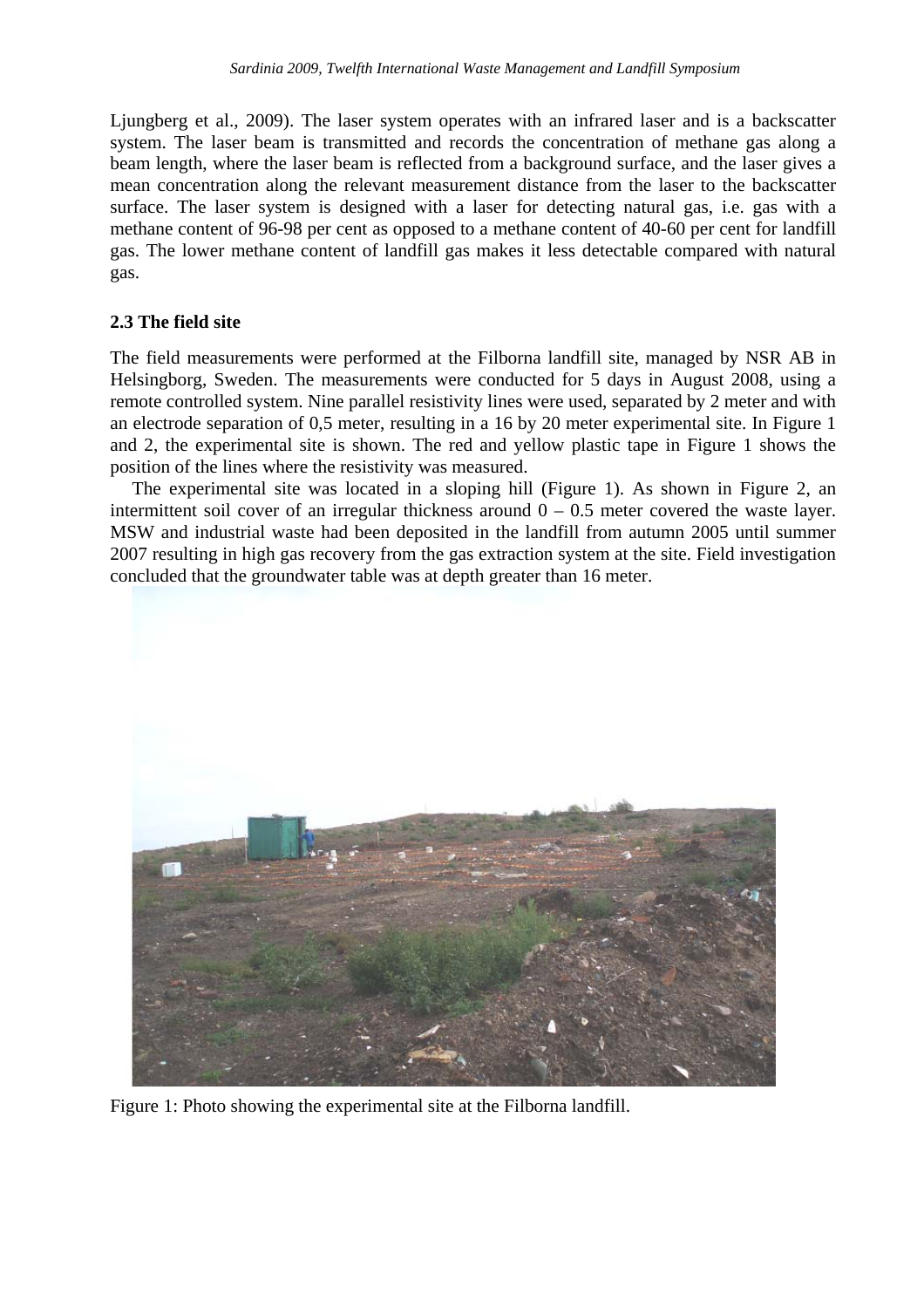

Figure 2: Section of the experimental site at the Filborna landfill (sketch)

In addition to the general heterogeneous structure of the waste in the landfill, a subsurface body of compost material was situated along the experimental site as shown in Figure 2. The compost body consisted of soil and wood chips and was assumed to have a relatively high porosity and it was thus assumed to have high gas permeability.

# **3. RESULTS AND DISCUSSION**

# **3.1 Resistivity**

Figure 3 shows a 3D-modell of the resistivity measurements at the Filborna landfill, conducted on August 18, 2008. The inverted resistivity data varied from very low (under  $3 \Omega m$ ) to relatively high (over 500  $\Omega$ m) resistivity values. However, most of the resistivity data were in the same range as previous investigations on MSW have shown, varying between very low resistivity and up to approximately 50  $\Omega$ m. At the surface, the positions of the electrodes are visible as red dots in Figure 3. This is an artifact arising during the inverse modelling procedure, which most likely could be reduced by an optimization of the software settings or of the software code.

Three main areas of difference in resistivity were observed. One area with low resistivity (below 10  $\Omega$ m), that agrees well with the position of the subsurface compost wall (green area to the right in Figure 3). The second area, to the left of the subsurface compost wall, shows resistivity values in a range up to approximately 50  $\Omega$ m. The third area, characterized by high resistivity values, appears at a zone near the surface above the subsurface compost wall. In this area resistivity values over 500  $\Omega$ m were registered. This area is particularly interesting since the high resistivity values may indicate gas migration near the subsurface compost wall.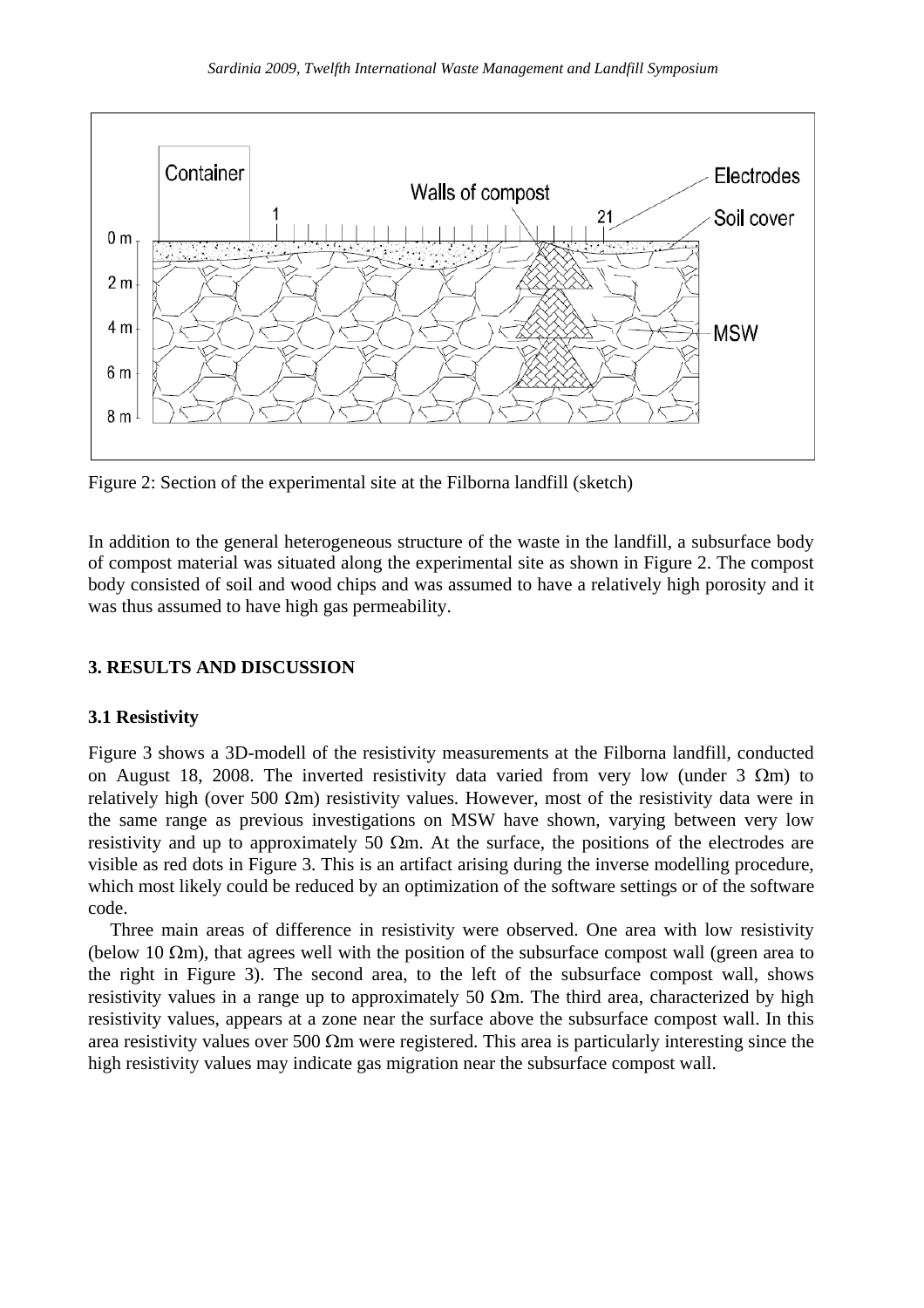

Figure 3: 3D-modell of the resistivity measurements at the Filborna landfill, conducted on August 18, 2008.

In Figure 4 the mean resistivity and coefficient of variation at different depths at the Filborna landfill during measurements in August 11 to 18, 2008 are shown in 17 layers, representing different depths from 0,1 to 13,6 meter. The resistivity values were relatively high at the surface (50 Ωm) with a rapid decrease down to approximately 20 Ωm at one-meter depth. At depths below two meters the mean resistivity stabilizes at 25  $\Omega$ m. The inert soil cover probably influences the relatively high resistivity values at the surface layers.



Figure 4: Mean resistivity and coefficient of variation at different depths at the Filborna landfill during measurements in August 18 to 22, 2008.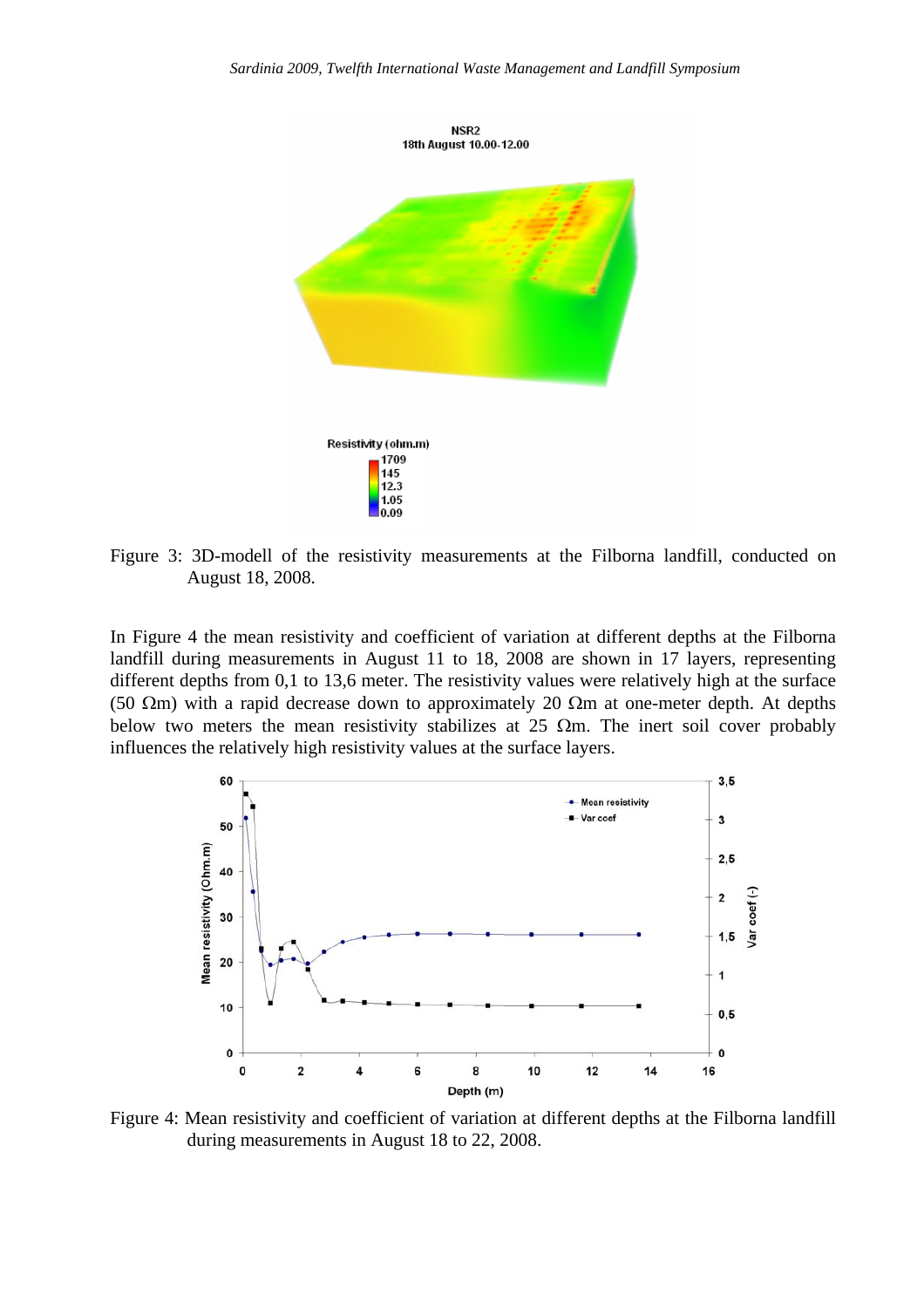

Figure 5: A model of the coefficient of variation for the resistivity measurements at the Filborna landfill during August 18 to 22, 2008.

The coefficients of variation show a similar pattern as the mean resistivity with high coefficient of variation at the surface (over 3) and low and stable coefficient of variation at depths below 2 meters (0,7 to 0,6). Moreover, at the layers between 1 and 2 meter a local peak is shown with coefficient of variation rising from approximately 1 to 1.5.

The main focus in the study was on the temporal and spatial variability in the resistivity data, as it was assumed that large variability in the data could indicate gas migration in the waste mass. Figure 5 shows a 3D-plot of the coefficient of variation for the inverted resistivity data at the Filborna landfill site for the measurements conducted during August 18 to 22, 2008. The coefficient of variation varies from very low values, below 0.01 (blue and green areas in Figure 5) to higher values (yellow and red areas in Figure 5). The high variability in the data in the uppermost layers and a decrease in variability with depth, which is shown in Figure 4, is also indicated in Figure 5.

#### **3.2 Laser system measurements at the surface of the landfill**

In Figure 6, laser-scanning results show high levels of methane gas emissions at the surface along the subsurface compost wall (200 – 600 ppm; red area). Also an area of emissions at lower levels was measured at the test area  $(70 - 100)$  ppm; green area). The high levels of methane gas emission along the subsurface compost wall are particularly interesting since they correspond well with the resistivity measurements showing high resistivity (Figure 3), and high variability in resistivity data in the same area (Figure 5). Thus, when measurements at the surface (Laser system) are compared with the subsurface measurements (resistivity measurements) the same pattern of methane migration was observed.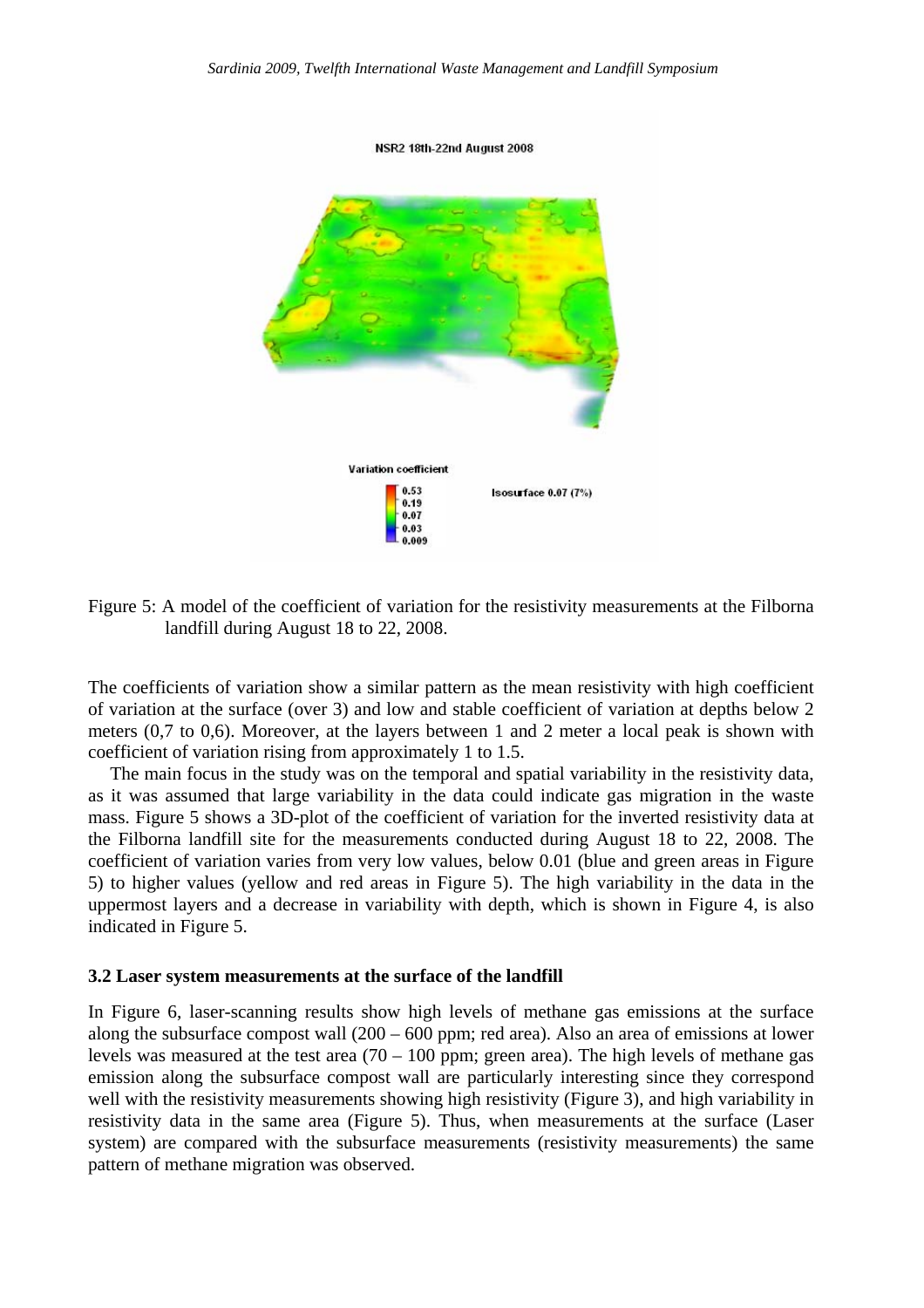

Figure 6. Laser-scanning results at the Filborna landfill site

#### **4. CONCLUSIONS**

In this study we present research work with the objective of evaluating the use of geoelectrical resistivity technique to detect landfill gas migration. Extensive field experiments were conducted at the Filborna landfill site in Helsingborg, Sweden, in August 2008.

In general, the resistivity measurements showed results corresponding to results reported from previous investigations in waste. However, large variations in resistivity values were also indicated. Relatively high variability and high mean resistivity in the surface-near layers clearly indicate influence on the resistivity in the upper zone of the landfill. The variability and high resistivity may partly be explained by the presence and migration of landfill gas. However, other factors such as temperature and organic content in the waste may influence the resistivity and variability in the data.

When methane measurements at the surface (Laser system) were compared with the subsurface measurements (resistivity measurements) the same pattern of possible landfill gas migration was observed. It is therefore concluded that the resistivity technique has a potential for mapping of landfill gas migration. The relationship is however complex and site-dependent, but given a good combination of information from different field data, it appears to be possible to image the migration of gas inside a landfill.

It is suggested that future R&D work should aim at a better understanding of the potential in geo-electrical methods for detecting landfill gas migration. In particular, gas migration at greater depth and at larger surface areas should be addressed. Also other processes such as, temperature and moisture content should be addressed. The R&D should also further investigate the interaction between subsurface processes and the landfill gas migration through soil cover of landfills.